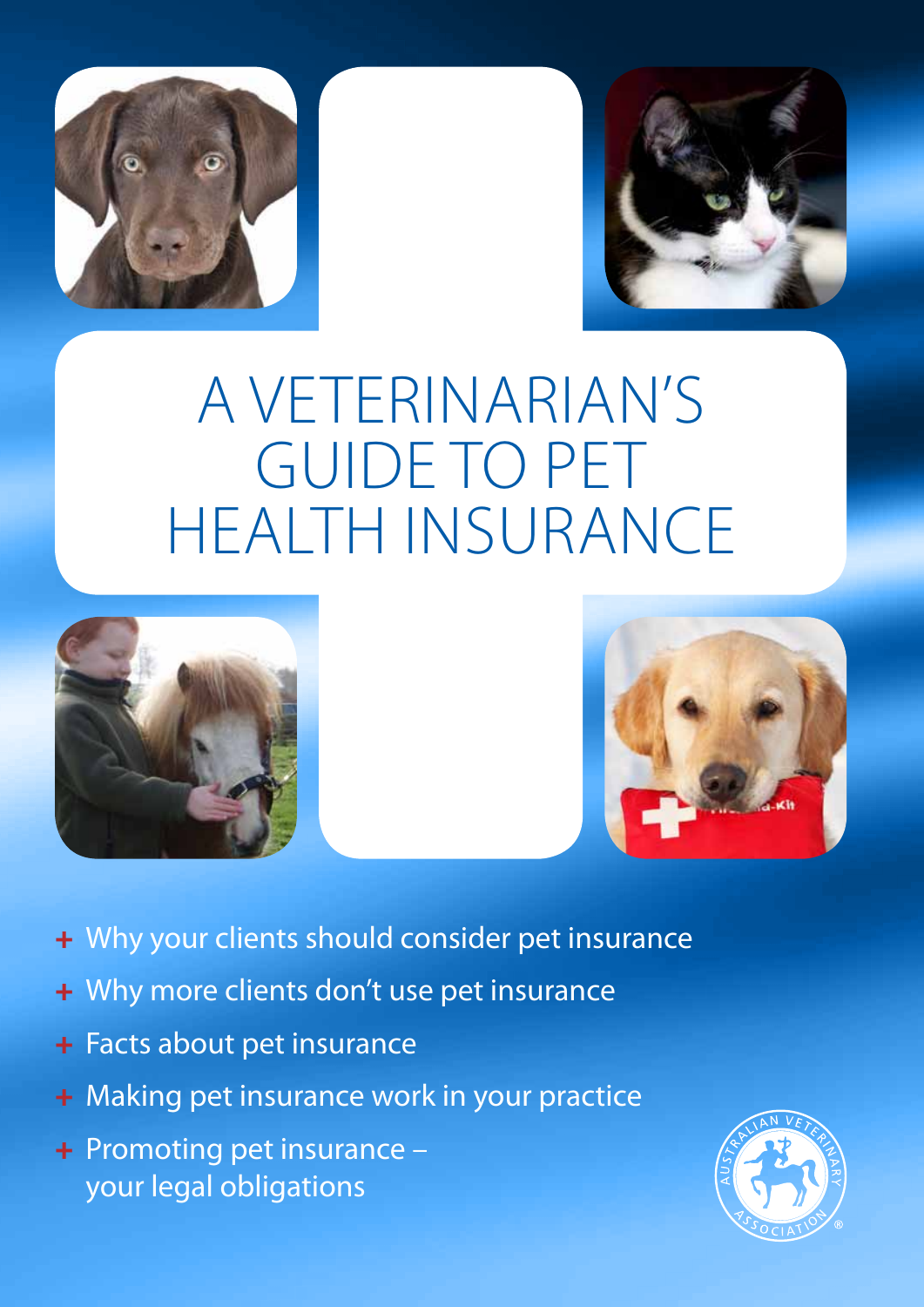# Why your clients should consider pet insurance

It can be heartbreaking when a pet's owner is unable to pay for veterinary treatment and they are forced to make a decision not to treat the animal. Veterinarians can certainly relate to instances in their own practice when a patient required urgent treatment that the pet's owner was unable to afford. Insurance is a well-established tool that consumers can use to manage their financial risk and the take-up of pet insurance is growing dramatically in Australia.

Pet insurance can mean the difference between whether a patient receives necessary treatment or not. Clients with pet health insurance are not only in a better position to deal with major medical

emergencies; they also tend to be more engaged in their pet's veterinary care on a day-to-day basis. They are also more likely to opt for preventive care which is better for their pets in the long-term.

As more advanced treatments become available to clients, the associated cost inevitably rises. Twenty-five years ago, there were fewer diagnostic tools and limited surgical technologies where now, referral to specialists is a growing trend.

## Why more clients don't use pet insurance

Veterinarians have been reluctant to promote pet insurance. Although many veterinarians keep information about pet insurance in their clinics, few actively recommend insurance to their clients or take steps to educate them, yet vets could be a key driver in the uptake of pet insurance.

Compared to some overseas markets, particularly the United Kingdom, pet insurance uptake is low in Australia.

Pet insurance in Australia was almost an unknown product 10 years ago but the market has grown significantly over the past five years. According to

the underwriters, pet insurance is the fastest growing type of insurance in Australia.

According to the Animal Health Alliance Report 2013, currently one in 10 cat owners (12%) and nearly one in five dog owners (18%) have pet insurance. Of those who don't have pet insurance, almost half don't see the value or need for it, more than a third consider it to be too expensive, while a quarter haven't looked into it.

# Useful facts

Insurance policies can appear complicated but you don't have to read every legal term to understand the underlying concepts. Claims that are disputed can be investigated and reported to the Financial Industry Ombudsman. The Ombudsman can make a recommendation on a disputed claim.

There are only two underwriters in Australia – Hollard (Petsure, Woolworths, RSPCA, Prosure, and all others apart from Petplan) and Allianz (Petplan) (as at 2014). There are also Pet Lover's packs, which can be added to some home and contents insurance, such as NRMA. These packs generally offer a lower level of cover, primarily against damage to property by the pet or accidental injury to the pet, but not treatment of disease.

There are a variety of products available to suit the needs of the client, including:

- **+** lifetime policies
- **+** maximum benefit policies
- **+** 12-month policies
- **+** accident-only policies.

Some may offer insurance with lower premiums, or higher premiums, or a wide range of premiums.

Things that tend not to be covered include pre-existing illness or injury, routine and preventative treatment, and pregnancy and giving birth.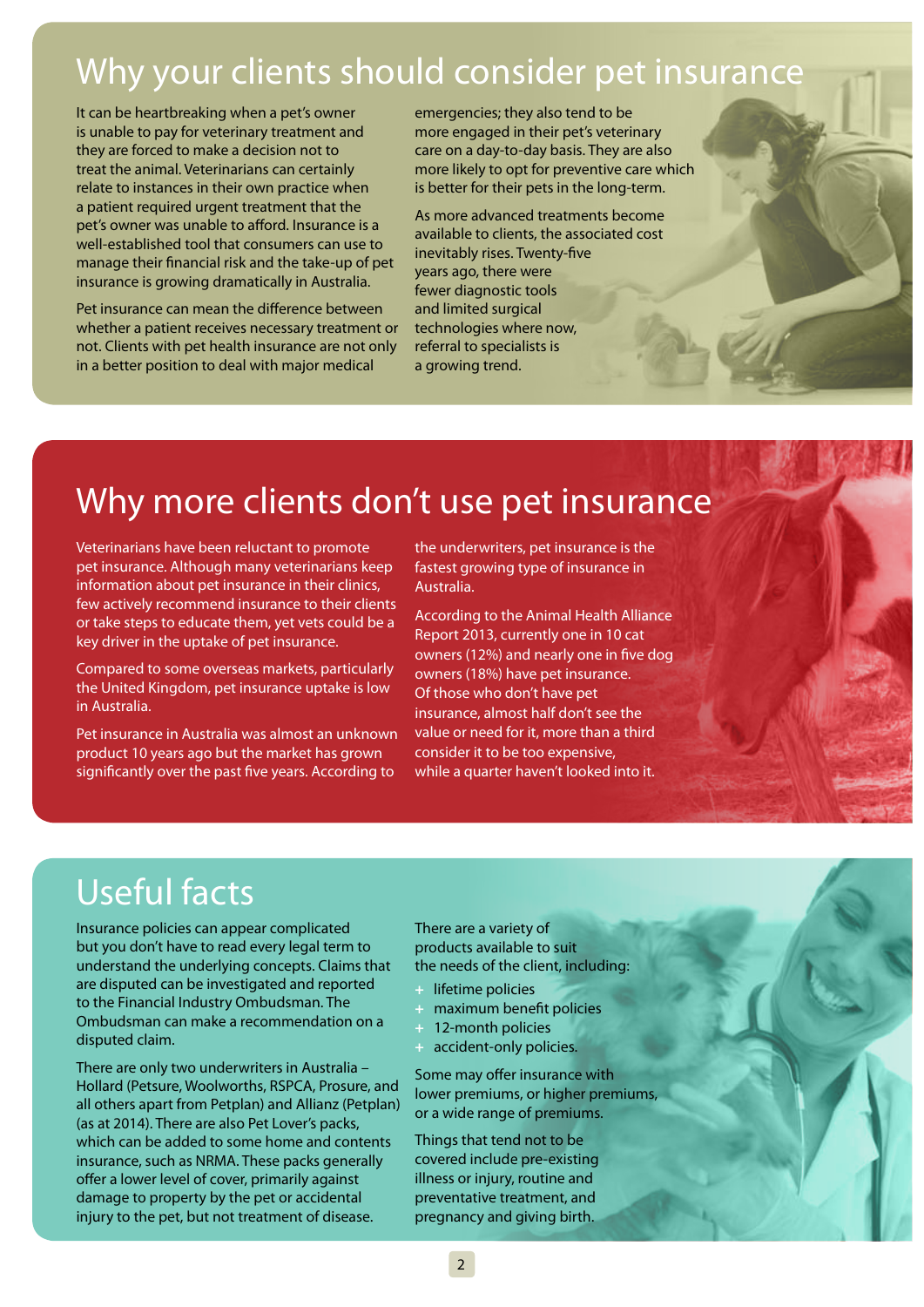## Making pet insurance work in your practice

Through the AVA Pet Insurance Task Force, we consulted with several veterinary practices that are committed to pet insurance. Here's a summary of techniques and tools that are working in those practices.

### **1 Make one of your staff members the insurance coordinator for the practice**

This might be someone with a particular interest in the topic but it's best to select an employee who deals with client billing such as a vet nurse or practice manager. It's still important to ensure all staff are familiar with pet insurance and the basics on how to discuss it with clients.

### **2 Learn how the system works**

Educate yourself on the provider's systems. Meet with the insurance company's representatives – many will come to your clinic and provide training. Understand how the policies work, how claims are filed and how quickly claims are paid. Find out who a client should call for more information.

### **3 Train your staff**

Make sure everyone understands the practice's position on pet health insurance. Educate veterinarians and staff on the benefits to them, the patients, the clients and the practice when patients are insured.

Encourage your staff to talk about pet insurance with clients. Make pet insurance part of your staff's training and continuing professional development.

It's important that staff training includes ensuring an understanding of the mere referrer exemption and how to discuss pet insurance with clients (see legal guidelines).

### **4 Educate your clients about pet insurance**

Some ways to do this include:

- **+** Inform all new clients of pet insurance, especially those with new puppies and kittens.
- **+** Place information about pet insurance in the reception area and examination rooms.
- **+** Ask clients who call for an appointment if they have pet insurance.
- **+** When a client arrives for an appointment, the receptionist, practice manager or veterinarian should ask if they have pet insurance.
- **+** Place information about pet insurance in your client newsletters and social media platforms such as Facebook.
- **+** Consider placing information about pet insurance on your telephone system's hold message.
- **+** Provide information about pet insurance on your website along with links to the insurance companies whose information you distribute in the practice.
- **+** Position pet insurance as part and parcel of responsible pet ownership.

A non-confrontational way of raising pet insurance is for vets to ask at the end of a consultation "do you need any insurance paperwork signed?"

### **5 Manage expectations**

Clients need to understand that insurance is insurance: it's for serious illness or emergencies resulting in significant expense. While some insurance policies offer wellness packages, especially for young animals, pet owners should not expect to make a financial return on their insurance every year.

### **6 Consider making pet insurance an employee benefit**

Providing pet insurance to staff can also provide first-hand experience with the recommended insurance providers and add more weight to the clinic's recommendations about taking up pet insurance. You could make this part of an employee benefits package. However, you may need to get advice about this from your accountant.

## **7 Flag the medical record**

Patients covered by pet health insurance should be flagged in the client's record. This signals to the veterinarian and other staff that certain medical procedures or products may well be covered by insurance. Knowing that a patient is covered by pet insurance does not mean that good communication about a patient's care is any less necessary. As a professional, it is paramount that your clients are well-informed and included in the patient care process.

Don't forget to check with owners that they have maintained their pet insurance though, as some drop out.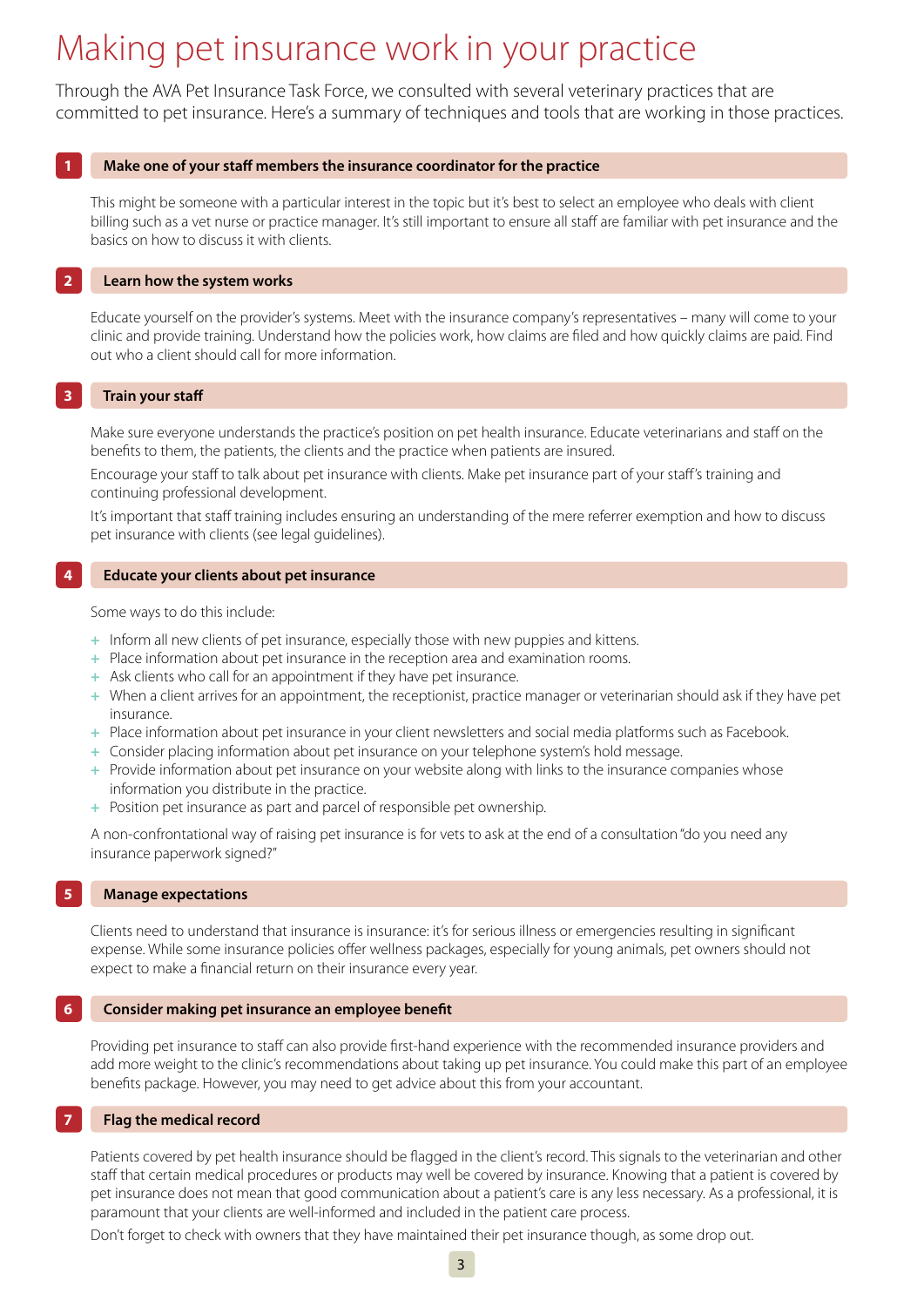

### **8 Keep claim forms in the medical record or at reception**

In most cases, claim submissions are the responsibility of the client, however most clients are unfamiliar with medical terminology. The best time to capture information on the diagnosis and treatment is when the client's record is being prepared for billing.

### **9 Send the claim form directly to the insurance company**

This is optional but it can pay big dividends. It's an opportunity for you to add value and it can actually save time by reducing any potential questions during the claiming process. It also helps ensure the client gets paid quickly. AVA and insurers are working towards e-submissions across all insurance products which should improve processing time and reduce document loss.

### **10 Familiarise yourself with the Financial Industry Ombudsman (FIO)**

The FIO is a powerful consumer organisation that can investigate and overturn declined or disputed insurance claims. It publishes annual reports detailing numbers of insurance disputes and settlement outcomes. Pet insurance is detailed under Home and Contents but is now noted as a separate category at the request of AVA and insurers.

If you are considering advising a client to use the FIO, try and ensure the client has submitted a complete claim to their insurer with all required documentation and given the insurer adequate time to process the claim. Get a claim number for reference purposes.

It is far easier to submit a FIO dispute online than via phone.

Try and act as a sympathetic but honest broker, and recognise that not every claim will be paid.

### **11 Encourage the client to contact you if the claim is declined**

There may be some additional information you can include in the paperwork that can make a difference to the claim being accepted.

**References** National Commission on Veterinary Economic Issues British Veterinary Association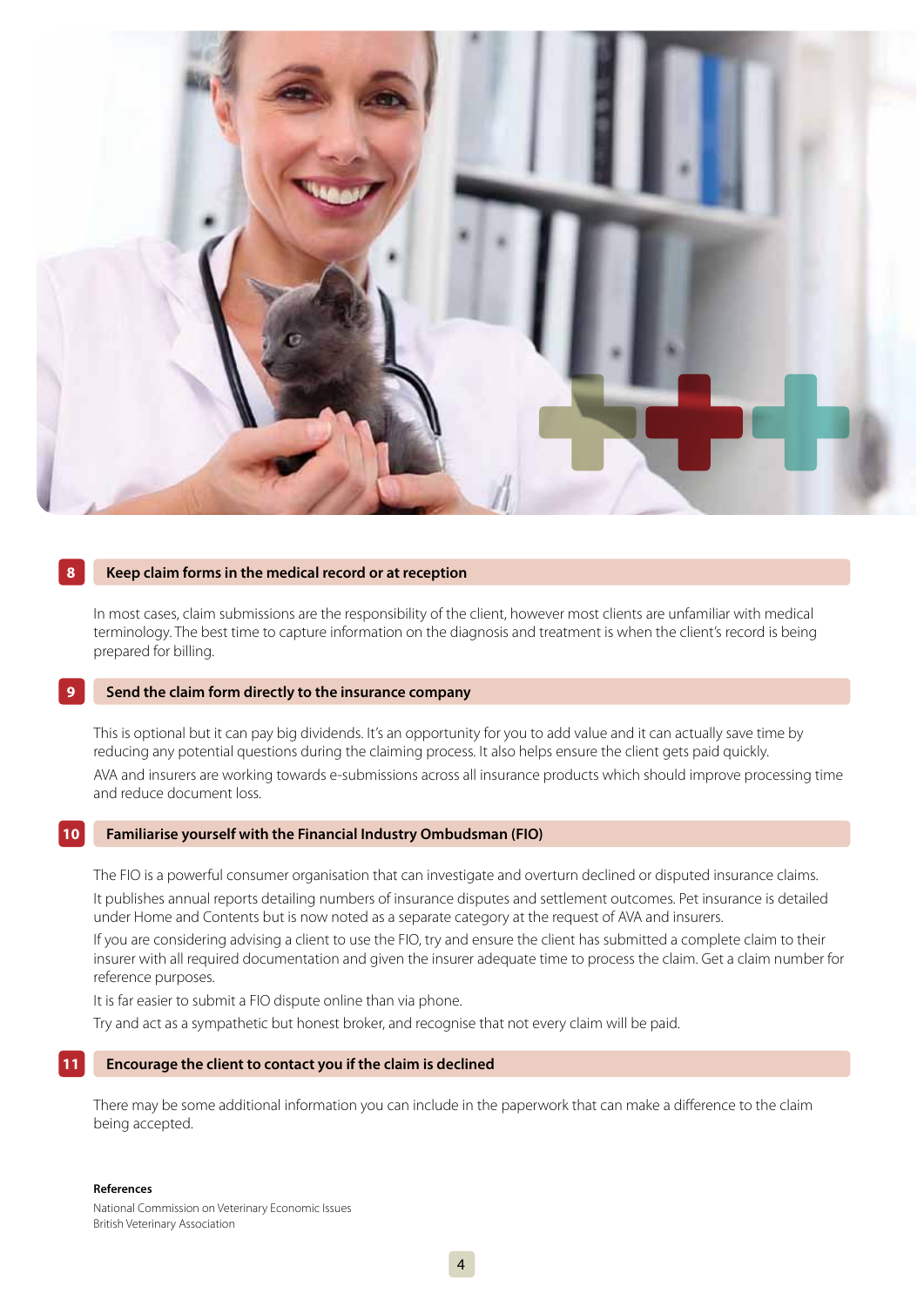# Promoting pet insurance – YOUR LEGAL OBLIGATIONS

# Background

Pet insurance is considered a financial product under the Corporations Act 2001. Therefore, any advice provided in relation to pet insurance must be provided in accordance with the terms of the Act.

**+ + + + + + + + + + + + + + + + + + + + + + + + + + + + + + + + + + + + + + + + + + + + + + + + + + + + + + + + + + + + + + +**

The Corporations Act sets out the licensing requirements and obligations associated with the provision of financial services in Australia. A person providing a financial service must hold an Australian Financial Services Licence (AFSL), be an authorised representative of an AFSL holder or be an appointed insurance distributor of an AFSL<sup>1</sup>

The purpose of the licensing requirements and obligations contained in the Corporations Act is to promote a fair and transparent market for financial products, promote fairness, honesty and professionalism from those who provide financial products and allow consumers to make confident and informed decisions.

Under the Corporations Act, a veterinarian may be viewed as providing 'financial products advice' in relation to pet insurance if they make a recommendation, or give a statement of opinion, that influences a person's decision in relation to a particular pet insurance policy or could be considered to have influenced that decision.

A veterinarian is generally familiar with the circumstances of a client's animal, will often have an existing relationship with a client, and will be aware of the likely financial cost of treatment to that animal. A client may assume that a veterinarian would take those matters into consideration when discussing pet insurance with them, and therefore providing them with personal financial product advice. However, a veterinarian can still talk to a client about pet insurance providing they are aware of their legal obligations.



<sup>1</sup> The information in this document is based on the current legislation and is of a general nature only. If a veterinarian is unsure whether the information they provide, or wish to provide, in relation to pet insurance may be in breach of financial services legislation, they should seek their own independent legal advice to minimise any risks.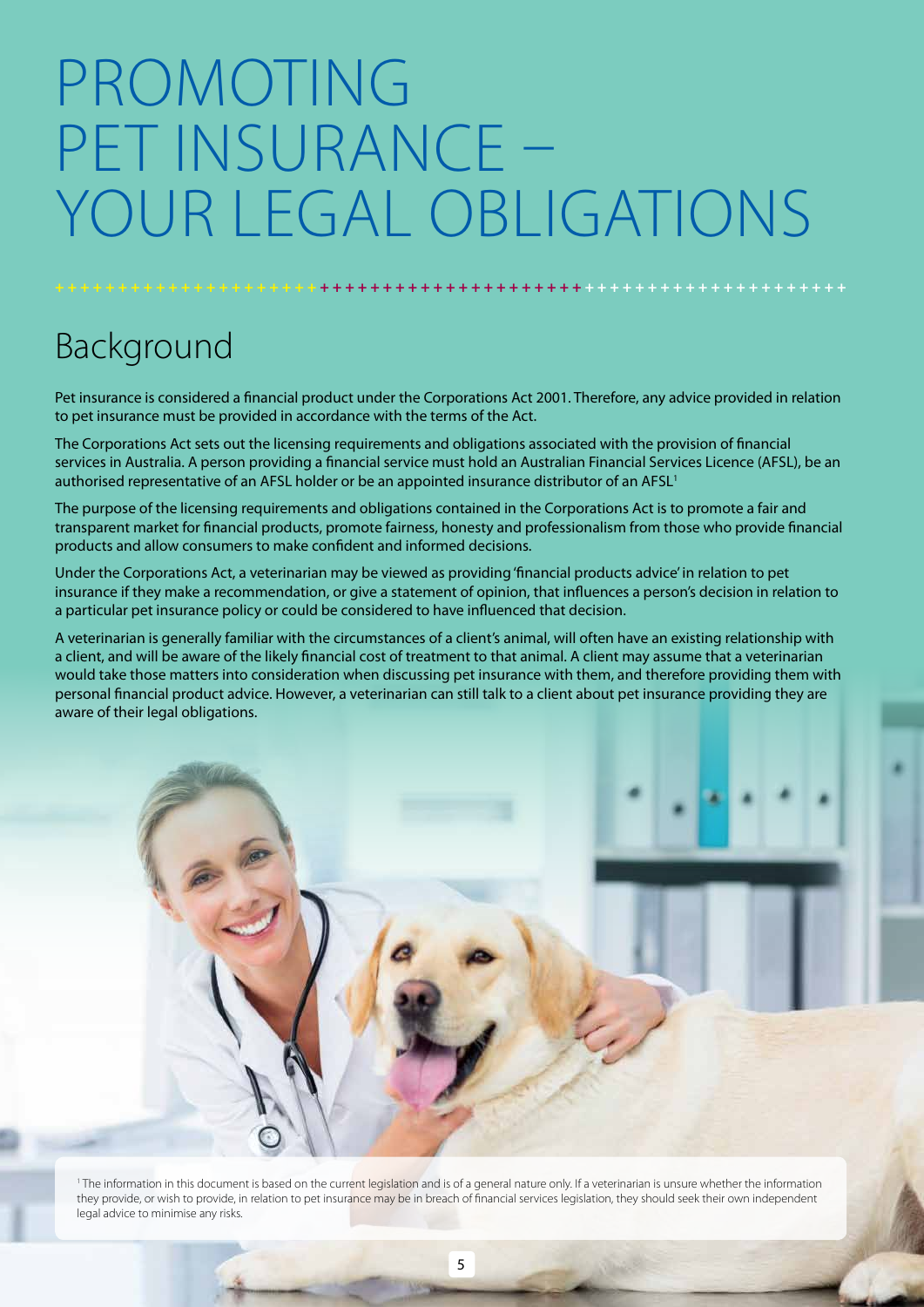

## Can a veterinarian provide information in relation to pet insurance without contravening the financial services legislation?

Yes. You can provide factual information in relation to pet insurance as an option that might be suitable for clients by discussing the general principles of pet insurance and the different types of pet insurance policies available. You should not, however, recommend a specific policy or product as being suitable for a particular client's needs.

Some veterinarians are concerned that by providing information in relation to pet insurance they may be acting in breach of financial services legislation. There are, however, exemptions under the Corporations Act that permit a veterinarian to provide information in relation to pet insurance without contravening the Act.

One such exemption is the "mere referral exemption". To obtain the benefit of this exemption, veterinarians must ensure that they do no more than:

- **+** inform a client of the name of an insurer that can provide pet insurance policies, for example by providing a copy of any brochure provided by the insurer;
- **+** provide the contact details of that insurer; and
- **+** if applicable, disclose any benefits they receive from that insurer as a result of the referral.

If a veterinarian does no more than provide a client with a copy of any brochure provided by insurers, the name and contact details of the insurer, then you should be entitled to rely on the mere referral exemption under the Corporations Act when providing information in relation to pet insurance.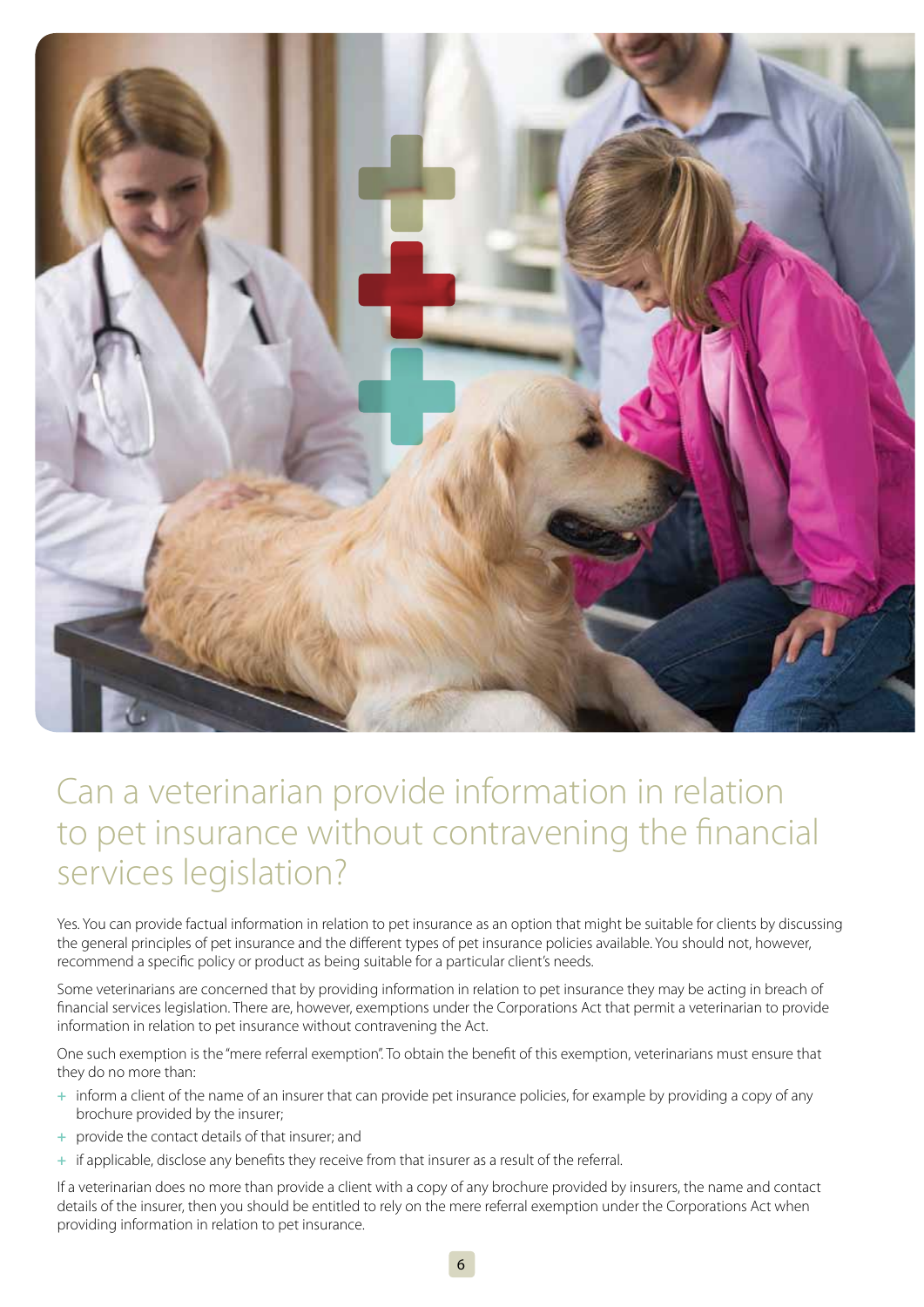# Do I need to offer clients a range of brochures or other promotional material?

No. It is not necessary to provide literature from every insurer who provides pet insurance policies to avoid the appearance of bias. However, it would be good practice to provide brochures from more than one insurer and inform the client that there are several insurers in the market that also provide pet insurance.

When providing brochures be careful that you only:

- **+** inform the client of the insurer that can provide the policy;
- **+** provide the contact details of that insurer; and
- **+** if applicable, disclose any benefits received from that insurer.

# What if I have a commercial arrangement with an insurer?

If you receive any benefit, such as commission, from an insurer, you may still be entitled to rely upon the mere referral exemption under the Corporations Act. But you must disclose, at the time you provide the information to the client, the nature of that commercial arrangement, including any benefit you receive from an insurer as a result of referring the client to that insurer.

If you wish to recommend a particular insurer or policy as being suitable for a particular client's needs, it may amount to dealing in a financial product and therefore you must be an authorised representative, or be appointed as an "insurance distributor", for that insurer. You should seek independent legal advice if that is something you wish to consider.

If you have a commercial arrangement with an insurer you should also check the relevant veterinary practice codes of conduct in your state or territory to ensure that you aren't in breach of conditions relating to inducements or conflicts of interest.

# Should I train staff to promote pet insurance?

In many circumstances you may be liable for the actions of your employees. Therefore it's important that your staff are trained when providing information in relation to pet insurance to do no more than:

- **+** inform a client that a particular insurer provides pet insurance (for example by providing a copy of brochures);
- **+** provide the contact details of the insurer; and
- **+** disclose any benefits the practice receives as a result of the referral.

If your staff provide a recommendation about the suitability of a particular policy in relation to a certain treatment, and a claim was later rejected by the insurer, the client could also make a claim against the veterinarian. Therefore it's important that your staff limit the information they provide to the three points outlined above.

**+ + + + + + + + + + + + + + + + + + + + + + + + + + + + + + + + + + + + + + + + + + + + + + + + + + + + + + + + + + + + + + +**

## **Definitions**

The following definitions are general definitions that are provided in the context of these guidelines and are not intended to be expansive and comprehensive definitions.

### **Mere referrer**

A mere referrer is a person who merely provides information to a client about who they can obtain pet insurance from.

## **Promote/promotion**

A statement that is intended to influence a person to purchase a particular pet insurance policy.

## **Recommend**

A statement that is made after considering a person's personal circumstances and is intended to influence a person's decision to purchase a particular pet insurance policy.

### **Brochure**

A summary of factual information in relation to a pet insurance policy.

## **A product**

In the context of insurance policies the terms "product" and "policy" are often used interchangeably. Technically an insurance policy is one type of financial product.